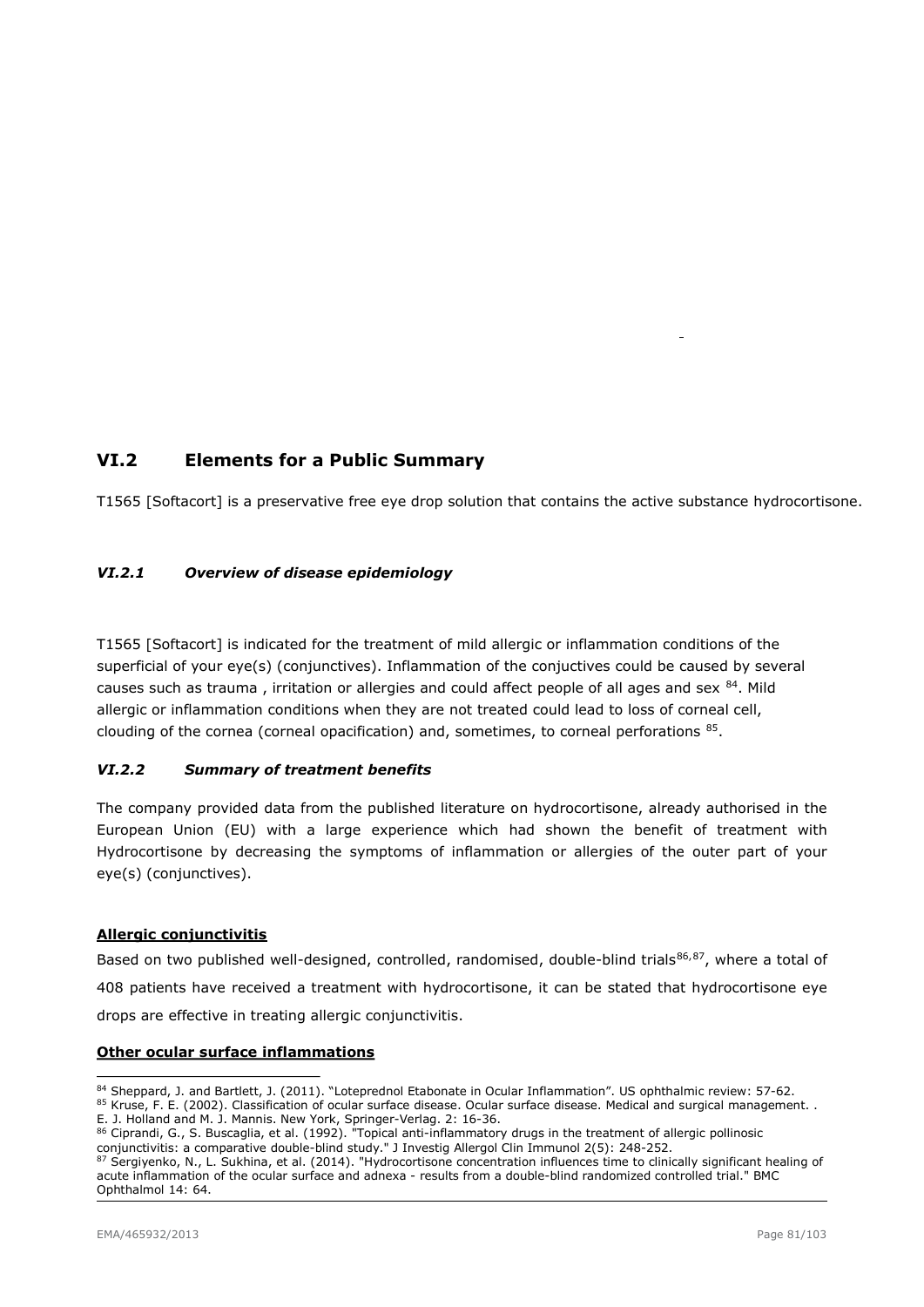Similarly, efficacy of hydrocortisone has been published in case reports in other ocular surface inflammations. In these published case series a lesser number of patients were involved88, 89, 90, 91, 92, 93 .

# VI.2.3 Unknowns relating to treatment benefits

The use in lactating women was not studied.

## VI.2.4 Summary of safety concerns

#### Important identified risks

| <b>Risk</b>                                                 | What is known                                                                                                                                                                                                                                                                                                                                                                             | Preventability                                                                                                                                                                                                                                                                                      |
|-------------------------------------------------------------|-------------------------------------------------------------------------------------------------------------------------------------------------------------------------------------------------------------------------------------------------------------------------------------------------------------------------------------------------------------------------------------------|-----------------------------------------------------------------------------------------------------------------------------------------------------------------------------------------------------------------------------------------------------------------------------------------------------|
| Viral eye infection (herpes)                                | Anti-inflammatory<br>induce<br>may<br>reactivation of infection with Herpes<br>virus.                                                                                                                                                                                                                                                                                                     | Routine<br>It must not be used in<br>patients who have or are<br>thought<br>to<br>have<br>ocular<br>herpes infections unless the<br>infection is being treated<br>with<br>anti-infective<br>an<br>close<br>treatment<br>and<br>monitoring of the eyes is<br>required.<br>Prescription only medicine |
| Ocular infection (bacterial or<br>fungal)                   | Developing a bacterial or a fungal<br>infection of the eye has been reported<br>possible<br>with<br>side-effect<br>a<br>as<br>hydrocortisone or corticosteroids<br>The use of corticosteroids can cause<br>opportunistic ocular infections.<br>In<br>addition, topical ocular corticosteroids<br>may promote, aggravate or mask signs<br>and symptoms of opportunistic eye<br>infections. | Routine<br>It must not be used in<br>patients who have or are<br>thought to have ocular or<br>periocular<br>infections<br>(infections in or around the<br>eyes)                                                                                                                                     |
| Prolonged use or overdosage:<br>increase of pressure inside | Corticosteroids,<br>when<br>not<br>used<br>adequately, e.g.<br>not<br>exactly<br>as                                                                                                                                                                                                                                                                                                       | Routine                                                                                                                                                                                                                                                                                             |

<sup>88</sup> McDonald, P. R., I. H. Leopold, et al. (1953). "Hydrocortisone (compound F) in ophthalmology; clinical and experimental studies." AMA Arch Ophthalmol 49(4): 400-412.

 $91$  Gordon, D. M. (1955). "Ocular therapy with the topical application of hydrocortisone." Ann N Y Acad Sci 61(2): 549-560. <sup>92</sup> Kreft, W. W. (1957). "Soluble hydrocortisone and prednisolone in ophthalmology." Ill Med J 112(3): 109-110. 93 Raj, A., G. P. Williams, et al. (2012). "Ulcerative keratitis following particulate elemental gold deposition." J Ocul Pharmacol Ther 28(3): 323-325.

<sup>&</sup>lt;sup>89</sup> Begue, H. and L. Negre (1954). "[Hydrocortisone acetate in ophthalmology]." Presse Med 62(11): 226-227.

<sup>90</sup> Gordon, D. M., J. M. McLean, et al. (1953). "Present status of corticotropin; ACTH, cortisone, and hydrocortisone in ophthalmology." Br J Ophthalmol 37(2): 85-98.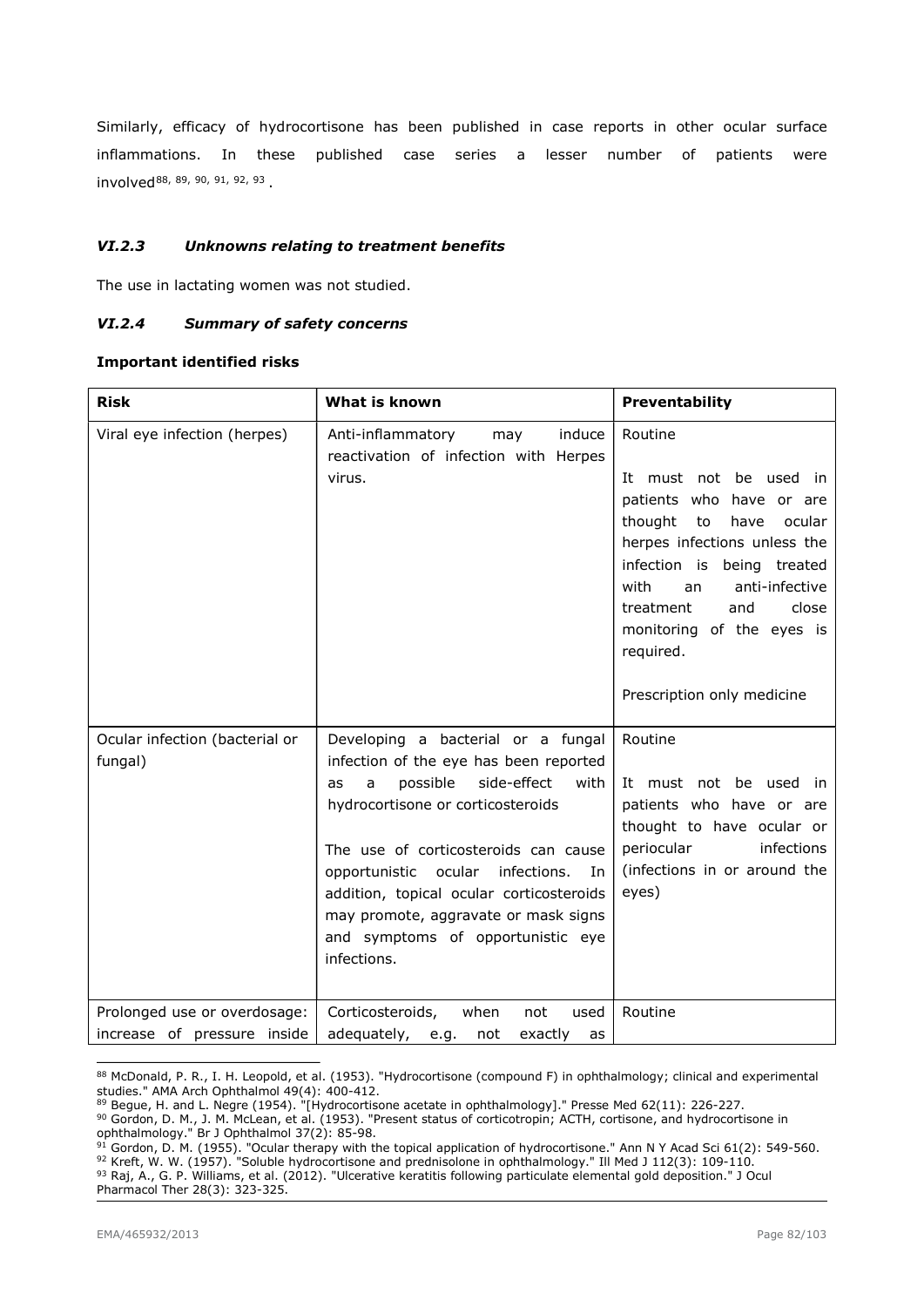| <b>Risk</b>                                | What is known                                                                                                                                                                                                                       | <b>Preventability</b>                                                                                                                                                                                         |
|--------------------------------------------|-------------------------------------------------------------------------------------------------------------------------------------------------------------------------------------------------------------------------------------|---------------------------------------------------------------------------------------------------------------------------------------------------------------------------------------------------------------|
| the eye (ocular hypertension,<br>glaucoma) | described in the leaflet or as your<br>doctor told you, may cause problems.<br>For example, a continuous application<br>for more than 14 days may induce<br>increase of pressure inside the eye<br>(ocular hypertension, glaucoma). | It must not be used in<br>patients<br>who<br>high<br>have<br>inside the<br>pressure<br>eve<br>(ocular hypertension) known<br>to be due to glucosteroids<br>(family of corticosteroids) or<br>to other causes. |
|                                            |                                                                                                                                                                                                                                     | In case where continuous<br>application for more than 14<br>days is needed, close regular<br>monitoring<br>of<br>eyes<br>is<br>required<br>Prescription only medicine                                         |
| Cloudy patches of the cornea               | T1565<br>[Softacort]<br>contains                                                                                                                                                                                                    | Routine                                                                                                                                                                                                       |
| (corneal calcifications)                   | Some<br>patients<br>phosphates.<br>with<br>severe damage to the clear layer at Use with caution in patients<br>the front of the eye (the cornea)<br>developed<br>have<br>on the cornea due to calcium build-up<br>during treatment  | with severe damage to the<br>cloudy patches clear layer at the front of the<br>eye (the cornea)<br>Prescription only medicine                                                                                 |

# Important potential risks

| <b>Risk</b>                                                                                                               | What is known (Including reason why it is considered a<br>potential risk)                                                                                                                                 |
|---------------------------------------------------------------------------------------------------------------------------|-----------------------------------------------------------------------------------------------------------------------------------------------------------------------------------------------------------|
| Prolonged use: clouding of the lens in<br>the eye (posterior capsular cataract)                                           | Corticosteroids, when not used adequately, e.g. not exactly as<br>described in the leaflet or as your doctor told you, may cause<br>problems. For example, clouding of the lens in the eye<br>(cataract). |
| Delayed wound healing                                                                                                     | Corticosteroids are known to induce delayed wound healing                                                                                                                                                 |
| Changes in the thickness of the front<br>of the eye (cornea)                                                              | Patient with a disease that causes thinning of the outer part of<br>the eye (cornea and sclera), may be at higher risk of<br>perforation due to the use of topical corticosteroids applied to<br>the eye. |
| Risk of inhibition of fetal adrenal<br>cortex, intrauterine growth delay<br>associated with the use during<br>pregnancy   | The use of this medicine during pregnancy and early childhood<br>is not recommended except when judged necessary by your<br>doctor and under strict supervision.                                          |
| Risk of adrenal suppression, increase<br>of pressure inside the eye or clouding<br>of the lens in the eye associated with | There is no data on safety and efficacy in children. Continual,<br>long-term treatment may produce adrenal suppression.<br>The increase of the eye pressure in children occurs more                       |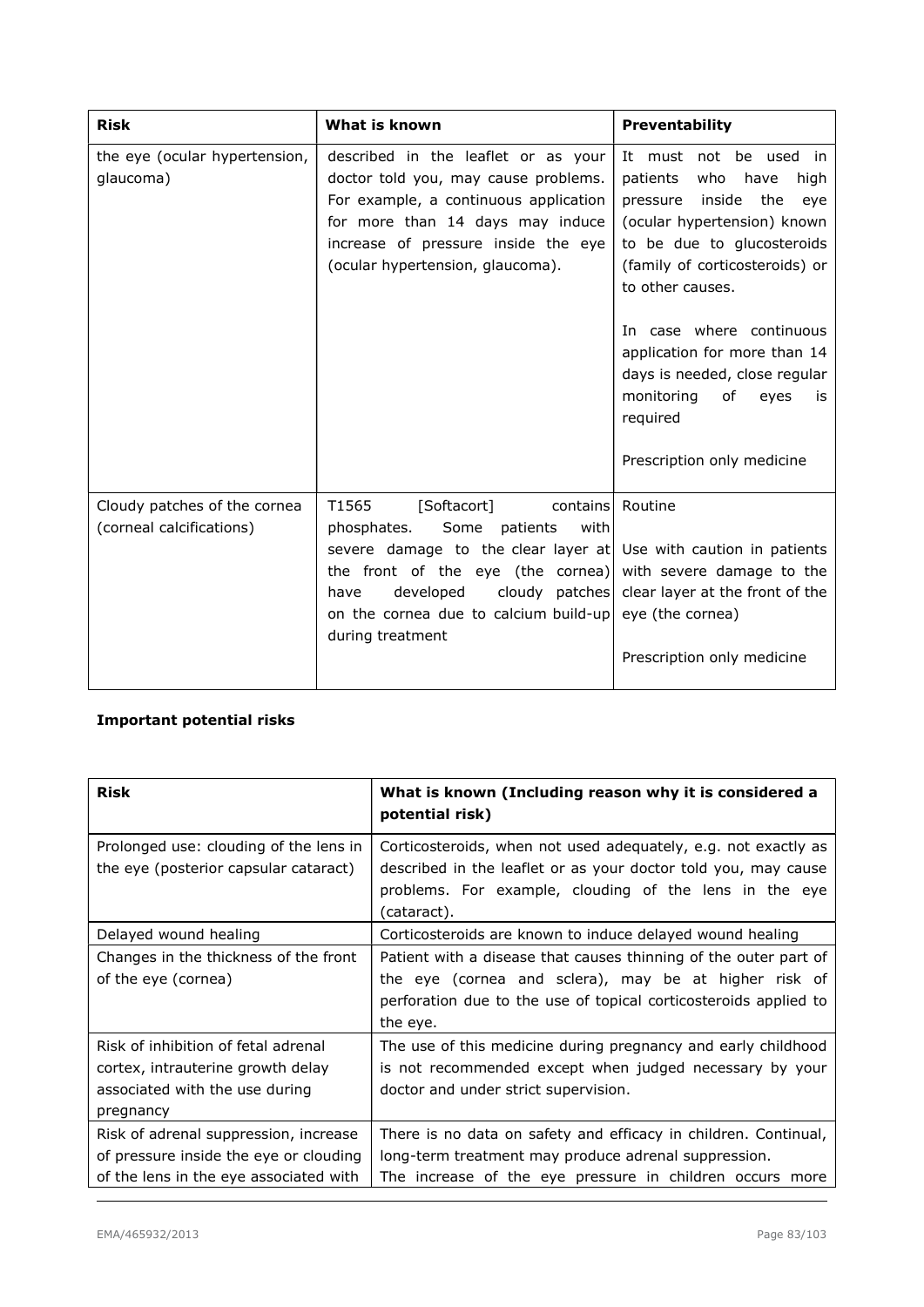| <b>Risk</b>                                                                                                             | What is known (Including reason why it is considered a<br>potential risk)                                                                                                                                                                                                                                                                                                                                                                           |
|-------------------------------------------------------------------------------------------------------------------------|-----------------------------------------------------------------------------------------------------------------------------------------------------------------------------------------------------------------------------------------------------------------------------------------------------------------------------------------------------------------------------------------------------------------------------------------------------|
| use in children                                                                                                         | frequently, more severely, and more rapidly than that reported<br>in adults                                                                                                                                                                                                                                                                                                                                                                         |
| Risk of increase of pressure inside<br>the eye or clouding of the lens in the<br>eye associated with the use in elderly | Prolonged use of corticosteroids has shown to cause an<br>increase of the pressure inside the eye and of the onset of<br>glaucoma, especially in patients who already suffer from high<br>intraocular pressure or who are to be at risk of developping<br>such condition with local steroid treatment (see Possible side<br>effects) and to cause a clouding of the lens in the eye<br>(cataract), in particular in children and elderly population |
| Risk of inhibition of the function of<br>the adrenal cortex in breastfed infant                                         | It is not known whether this medicine passes into breast milk.<br>However, no effects are anticipated in breasted infants at<br>therapeutic doses. Your doctor will decide if you can use this<br>medicine during breast-feeding or not.<br>٠                                                                                                                                                                                                       |

## Missing information

# VI.2.5 Summary of risk minimisation measures by safety concern

All medicines have a Summary of Product Characteristics (SmPC) which provides physicians, pharmacists and other health care professionals with details on how to use the medicine, the risks and recommendations for minimising them. An abbreviated version of this in lay language is provided in the form of the package leaflet (PL). The measures in these documents are known as routine risk minimisation measures.

The Summary of Product Characteristics and the Package leaflet for T1565 [Softacort] can be found in the X's EPAR page

This medicine has no additional risk minimisation measures.

## VI.2.6 Planned post authorisation development plan

No additional post authorisation development plan.

#### VI.2.7 Summary of changes to the Risk Management Plan over time

Major changes to the Risk Management Plan over time

| <b>Version</b> | <b>Date</b>  | <b>Safety Concerns</b>                     | <b>Comment</b>           |
|----------------|--------------|--------------------------------------------|--------------------------|
|                | 30 September | <b>Identified Risks</b>                    | First version of the RMP |
|                | 2014         | Allergic reaction (Hypersensitivity)       |                          |
|                |              | Viral eye infection (herpes)               |                          |
|                |              | Other ocular infection                     |                          |
|                |              | <b>Potential Risks</b>                     |                          |
|                |              | Prolonged use: increase of pressure inside |                          |
|                |              | the eye (ocular hypertension, glaucoma),   |                          |
|                |              | clouding of the lens in the eye (cataract) |                          |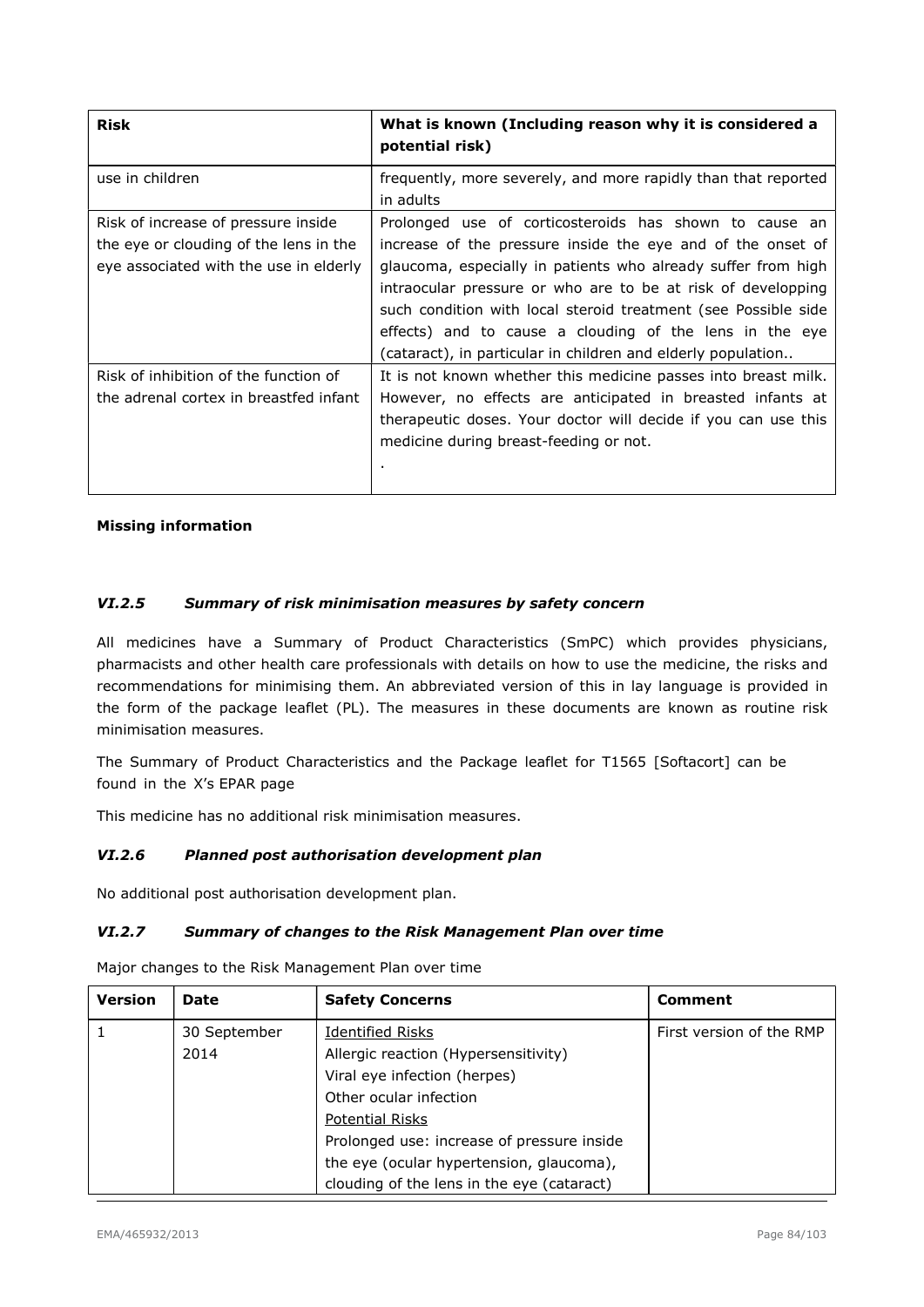| <b>Version</b> | <b>Date</b>     | <b>Safety Concerns</b>                                   | <b>Comment</b>            |
|----------------|-----------------|----------------------------------------------------------|---------------------------|
|                |                 | Delayed wound healing                                    |                           |
|                |                 | Cloudy patches of the cornea (corneal<br>calcifications) |                           |
|                |                 |                                                          |                           |
|                |                 | Missing information                                      |                           |
|                |                 | Use in Pregnant or breast-feeding and<br>fertility       |                           |
|                |                 | Use in children                                          |                           |
|                |                 | Use in Elderly                                           |                           |
| 1.1            | 25 April 2016   | <b>Identified Risks</b>                                  | Update in accordance      |
|                |                 | Allergic reaction (Hypersensitivity)                     | with D106 comments        |
|                |                 | Viral eye infection (herpes)                             |                           |
|                |                 | Ocular infections (bacterial or fungal)                  |                           |
|                |                 | Cloudy patches of the cornea (corneal                    |                           |
|                |                 | calcifications)                                          |                           |
|                |                 | <b>Potential Risks</b>                                   |                           |
|                |                 | Prolonged use or overdosage: increase of                 |                           |
|                |                 | pressure inside the eye (ocular                          |                           |
|                |                 | hypertension, glaucoma)                                  |                           |
|                |                 | Prolonged use: clouding of the lens in the               |                           |
|                |                 | eye (cataract)                                           |                           |
|                |                 | Delayed wound healing                                    |                           |
|                |                 | Changes in the thickness of the front of the             |                           |
|                |                 | eye (cornea)                                             |                           |
|                |                 | Risk associated with the use in Pregnant                 |                           |
|                |                 | women                                                    |                           |
|                |                 | Risk associated with the use in children                 |                           |
|                |                 | Risk associated with the use in Elderly                  |                           |
|                |                 | Missing information                                      |                           |
|                |                 | Use in lactating women                                   |                           |
| 1.2            | 06 October 2016 | <b>Identified Risks</b>                                  | Update of SPC and PIL     |
|                |                 | Allergic reaction (Hypersensitivity)                     | following availability of |
|                |                 | Viral eye infection (herpes)                             | results regarding         |
|                |                 | Ocular infections (bacterial or fungal)                  | storage conditions        |
|                |                 | Prolonged use or overdosage: increase of                 | (Section 6.5 of SPC and   |
|                |                 | pressure inside the eye (ocular                          | Section 2 of PIL) and     |
|                |                 | hypertension, glaucoma)                                  | typo correction in        |
|                |                 | Cloudy patches of the cornea (corneal                    | Section 2 of PIL          |
|                |                 | calcifications)                                          |                           |
|                |                 | <b>Potential Risks</b>                                   |                           |
|                |                 | Prolonged use: clouding of the lens in the               |                           |
|                |                 | eye (cataract)                                           |                           |
|                |                 | Delayed wound healing                                    |                           |
|                |                 | Changes in the thickness of the front of the             |                           |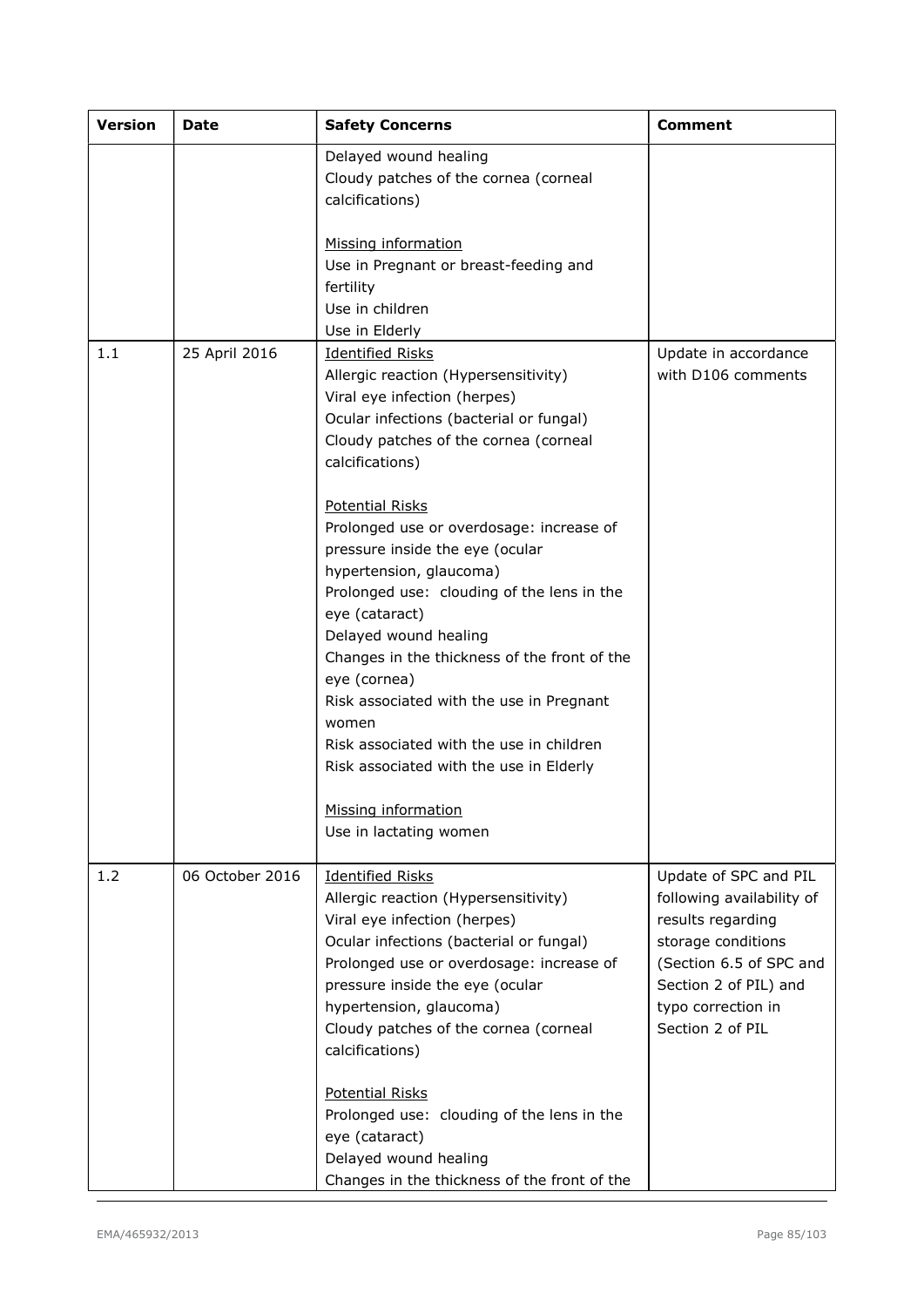| <b>Version</b> | Date             | <b>Safety Concerns</b>                                                                                                                                                                                                                                                                                                                                                                                                                                                                                                                                                                                                                                                                                                                                                                                                                                                                                                                                                  | <b>Comment</b>                                         |
|----------------|------------------|-------------------------------------------------------------------------------------------------------------------------------------------------------------------------------------------------------------------------------------------------------------------------------------------------------------------------------------------------------------------------------------------------------------------------------------------------------------------------------------------------------------------------------------------------------------------------------------------------------------------------------------------------------------------------------------------------------------------------------------------------------------------------------------------------------------------------------------------------------------------------------------------------------------------------------------------------------------------------|--------------------------------------------------------|
|                |                  | eye (cornea)<br>Risk associated with the use in Pregnant<br>women<br>Risk associated with the use in children<br>Risk associated with the use in Elderly<br>Missing information<br>Use in lactating women                                                                                                                                                                                                                                                                                                                                                                                                                                                                                                                                                                                                                                                                                                                                                               |                                                        |
| 1.3            | 16 January 2017  | <b>Identified Risks</b><br>Viral eye infection (herpes)<br>Ocular infections (bacterial or fungal)<br>Prolonged use or overdosage: increase of<br>pressure inside the eye (ocular<br>hypertension, glaucoma)<br>Cloudy patches of the cornea (corneal<br>calcifications)<br><b>Potential Risks</b><br>Prolonged use: clouding of the lens in the<br>eye (cataract)<br>Delayed wound healing<br>Changes in the thickness of the front of the<br>eye (cornea)<br>Risk of inhibition of fetal adrenal cortex,<br>intrauterine growth delay associated with<br>the use during pregnancy<br>Risk of adrenal suppression, increase of<br>pressure inside the eye or clouding of the<br>lens in the eye associated with use in<br>children<br>Risk ofincrease of pressure inside the eye or<br>clouding of the lens in the eye associated<br>with the use in elderly<br>Risk of inhibition of the function of the<br>adrenal cortex in breastfed infant<br>Missing information | Update in accordance<br>with D120 and D145<br>comments |
| 1.4            | 23 February 2017 | <b>Identified Risks</b><br>Viral eye infection (herpes)<br>Ocular infections (bacterial or fungal)<br>Prolonged use or overdosage: increase of<br>pressure inside the eye (ocular<br>hypertension, glaucoma)<br>Cloudy patches of the cornea (corneal<br>calcifications)                                                                                                                                                                                                                                                                                                                                                                                                                                                                                                                                                                                                                                                                                                | Update in accordance<br>with D180 comments             |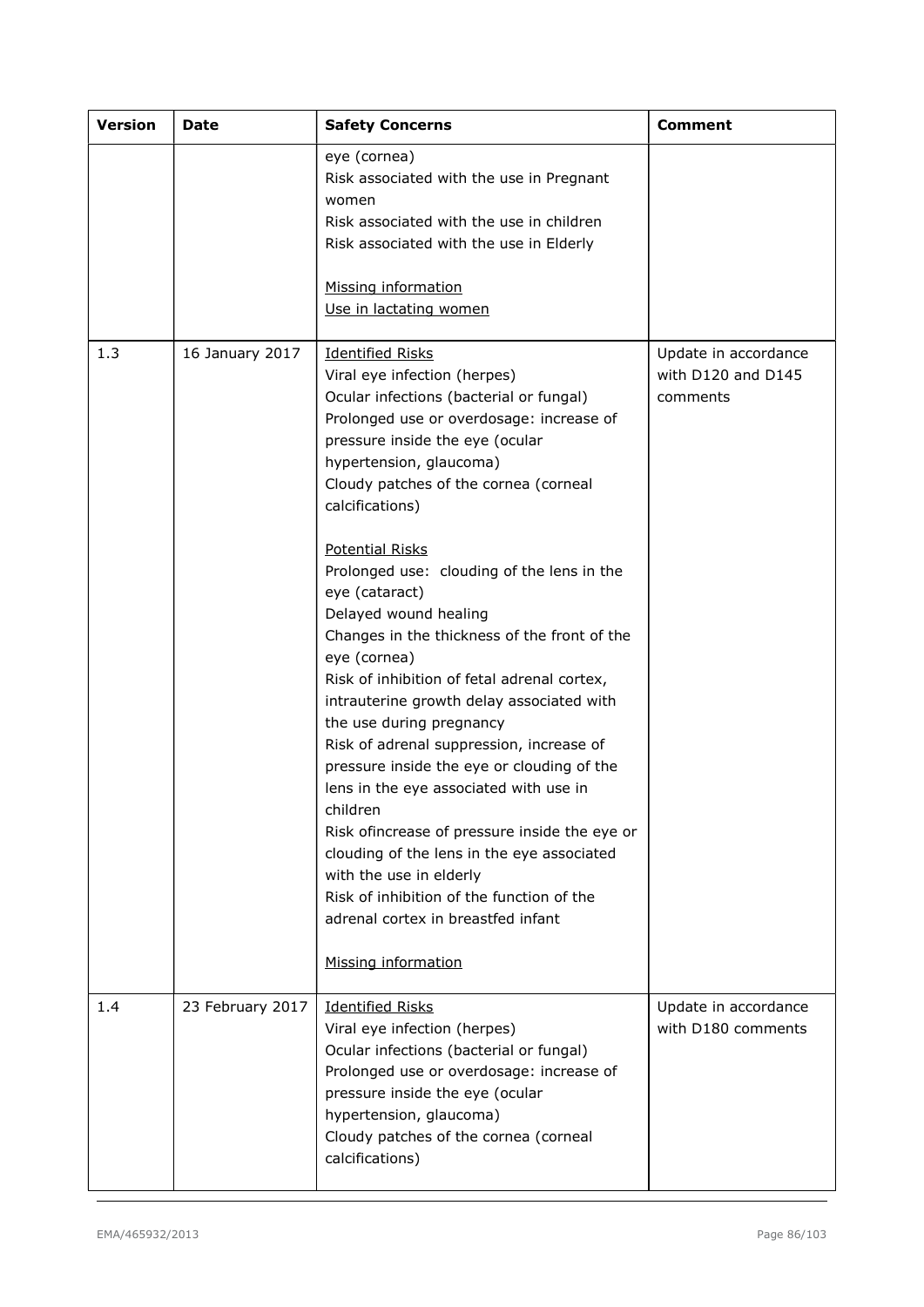| <b>Version</b> | <b>Date</b>   | <b>Safety Concerns</b>                                                                                                                                                                                                                                                                                                                                                                                                                                                                                                                                                                                                                                                                                                                                                                                                                                                                                                                           | <b>Comment</b>                                     |
|----------------|---------------|--------------------------------------------------------------------------------------------------------------------------------------------------------------------------------------------------------------------------------------------------------------------------------------------------------------------------------------------------------------------------------------------------------------------------------------------------------------------------------------------------------------------------------------------------------------------------------------------------------------------------------------------------------------------------------------------------------------------------------------------------------------------------------------------------------------------------------------------------------------------------------------------------------------------------------------------------|----------------------------------------------------|
|                |               | <b>Potential Risks</b><br>Prolonged use: clouding of the lens in the<br>eye (cataract)<br>Delayed wound healing<br>Changes in the thickness of the front of the<br>eye (cornea)<br>Risk of inhibition of fetal adrenal cortex,<br>intrauterine growth delay associated with<br>the use during pregnancy<br>Risk of adrenal suppression, increase of<br>pressure inside the eye or clouding of the<br>lens in the eye associated with use in<br>children<br>Risk ofincrease of pressure inside the eye or<br>clouding of the lens in the eye associated<br>with the use in elderly<br>Risk of inhibition of the function of the<br>adrenal cortex in breastfed infant<br>Missing information                                                                                                                                                                                                                                                      |                                                    |
| 1.5            | 21 March 2017 | <b>Identified Risks</b><br>Viral eye infection (herpes)<br>Ocular infections (bacterial or fungal)<br>Prolonged use or overdosage: increase of<br>pressure inside the eye (ocular<br>hypertension, glaucoma)<br>Cloudy patches of the cornea (corneal<br>calcifications)<br><b>Potential Risks</b><br>Prolonged use: clouding of the lens in the<br>eye (cataract)<br>Delayed wound healing<br>Changes in the thickness of the front of the<br>eye (cornea)<br>Risk of inhibition of fetal adrenal cortex,<br>intrauterine growth delay associated with<br>the use during pregnancy<br>Risk of adrenal suppression, increase of<br>pressure inside the eye or clouding of the<br>lens in the eye associated with use in<br>children<br>Risk ofincrease of pressure inside the eye or<br>clouding of the lens in the eye associated<br>with the use in elderly<br>Risk of inhibition of the function of the<br>adrenal cortex in breastfed infant | Consolidated version<br>following D210<br>approval |